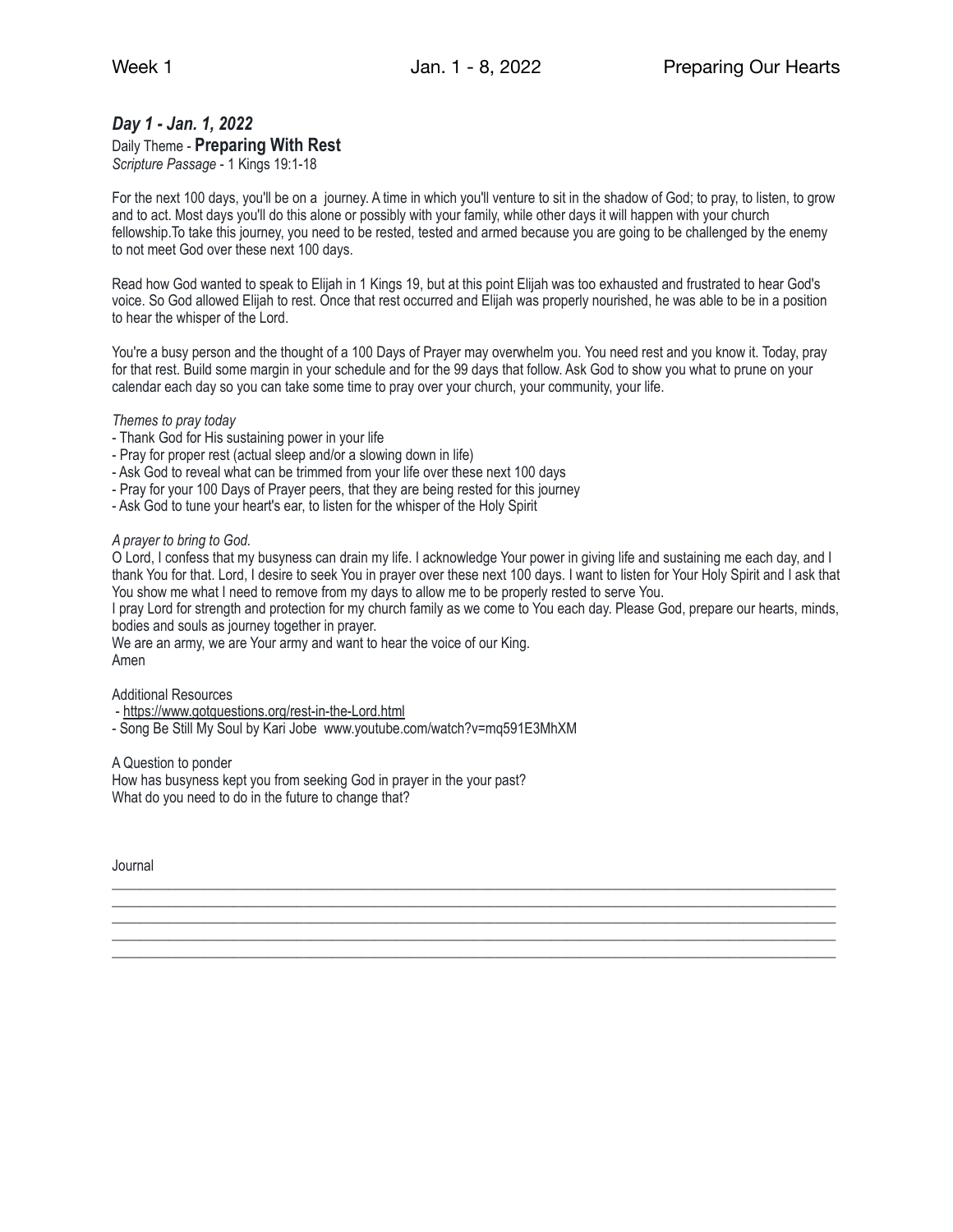# *Day 2 - Jan. 2, 2022*

Daily Theme - **Identifying Strongholds** 

*Scripture Passage* - Various

As kids, my siblings and I would look for crayfish hiding under rocks in the water. We couldn't see them, but we knew they were there - we just had to move the rocks to uncover them. When we did expose one, it would scurry backwards to find another hiding place.

The lies of the enemy are like those crayfish. They are buried under the heaviness of a trauma or wound that can leave us with many different feelings. For example, the pain of a betrayal may lead to the "lie of rejection" being planted in our heart, resulting in feelings of worthlessness. We can expose these lies with the Truth of God's Word. He will lift off the burden that has kept us pressed down for so many years.

Our first instinct is to take shelter somewhere else so we don't feel so vulnerable and exposed. Don't be afraid! Invite the Lord to shine His light in the darkness until it ultimately brings healing and freedom into your life. The strongholds of fear and rejection have plagued me for a very long time. As I speak God's truth that I am accepted and that He has not given me a spirit of timidity, it exposes the lies and I can finally be free. Ask the Lord to search your heart to point out those areas that have been hidden. He wants to expose them, not to hurt you - though it is painful - but to heal you.

God wants to be the fortress and stronghold within us. We need to use God's weapons against anything that is contrary to Him. If our thoughts don't line up with who Christ says we are, then we need to capture and remove those ideas before they take root in our minds and hearts.

Ephesians 1:4 - "Even before he made the world, God loved us and chose us in Christ to be holy and without fault in his eyes."

2 Timothy 1:7 - "For God has not given us a spirit of fear, but of power, and of love and of a sound mind."

2 Corinthians 10:4-5 "The weapons we fight with are not the weapons of the world. On the contrary, they have divine power to demolish strongholds. We demolish arguments and every pretension that sets itself up against the knowledge of God, and we take captive every thought to make it obedient to Christ."

Psalm 18:2 - "The Lord is my rock, my fortress and my deliverer; my God is my rock, in whom I take refuge. He is my shield and the horn of my salvation, my stronghold."

Psalm 46:7 & 11 - "The Lord Almighty is here among us: the God of Israel is our fortress." Psalm 62:2 & 6 - "He alone is my rock and my salvation, my fortress where I will never be shaken."

## *Themes to pray today*

- Ask the Lord to reveal any lies of the enemy

- Thank God for his Truth that tears down false strongholds - Ask God to be the only fortress in every area of your life

## *A prayer to bring to God*

Lord, I thank you for your presence in my life. I give you permission to search my heart where a past wound or trauma gave the enemy an opportunity to plant a lie. I ask you to expose it so that I can renounce it, replace it with your truth, and begin to walk in the freedom and wholeness you have for me. I want You to be my rock and my fortress - my only stronghold!

In Jesus name, Amen!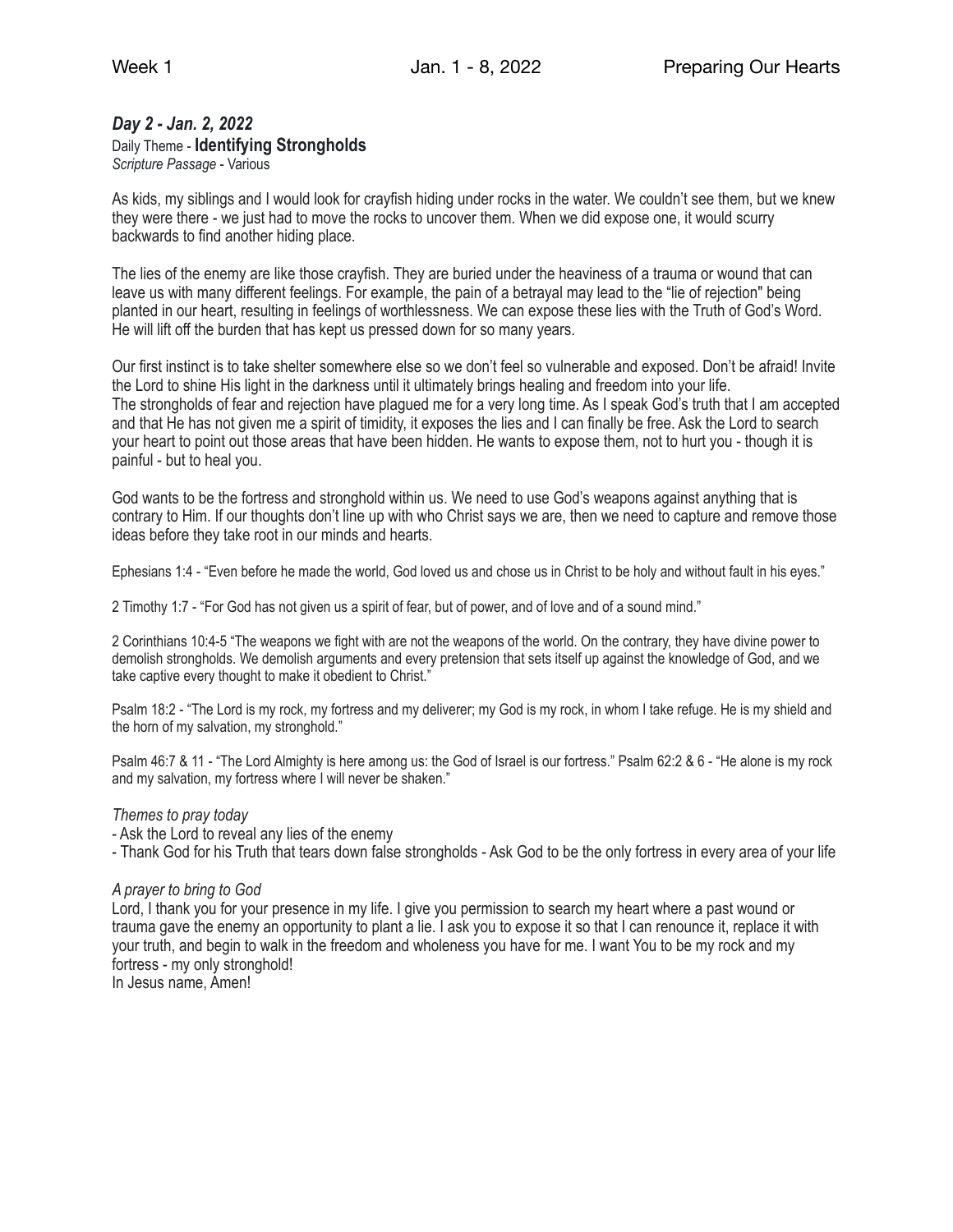## A Question To Ponder

- What is an area in your life that you have suppressed? Are you willing to present that to the Lord to bring some healing of your spirit?

Additional Resources

- Please consider downloading Winning The Mind Wars by Steve Berger and Spiritual Warfare Prayer Against Strongholds, both available on the [dorchesterhopefellowship.com](http://dorchesterhopefellowship.com) website, !00 Days of Prayer Download Page, Week1 Day 2

\_\_\_\_\_\_\_\_\_\_\_\_\_\_\_\_\_\_\_\_\_\_\_\_\_\_\_\_\_\_\_\_\_\_\_\_\_\_\_\_\_\_\_\_\_\_\_\_\_\_\_\_\_\_\_\_\_\_\_\_\_\_\_\_\_\_\_\_\_\_\_\_\_\_\_\_\_\_\_\_\_\_\_\_\_\_\_\_\_\_\_\_\_ \_\_\_\_\_\_\_\_\_\_\_\_\_\_\_\_\_\_\_\_\_\_\_\_\_\_\_\_\_\_\_\_\_\_\_\_\_\_\_\_\_\_\_\_\_\_\_\_\_\_\_\_\_\_\_\_\_\_\_\_\_\_\_\_\_\_\_\_\_\_\_\_\_\_\_\_\_\_\_\_\_\_\_\_\_\_\_\_\_\_\_\_\_

\_\_\_\_\_\_\_\_\_\_\_\_\_\_\_\_\_\_\_\_\_\_\_\_\_\_\_\_\_\_\_\_\_\_\_\_\_\_\_\_\_\_\_\_\_\_\_\_\_\_\_\_\_\_\_\_\_\_\_\_\_\_\_\_\_\_\_\_\_\_\_\_\_\_\_\_\_\_\_\_\_\_\_\_\_\_\_\_\_\_\_\_\_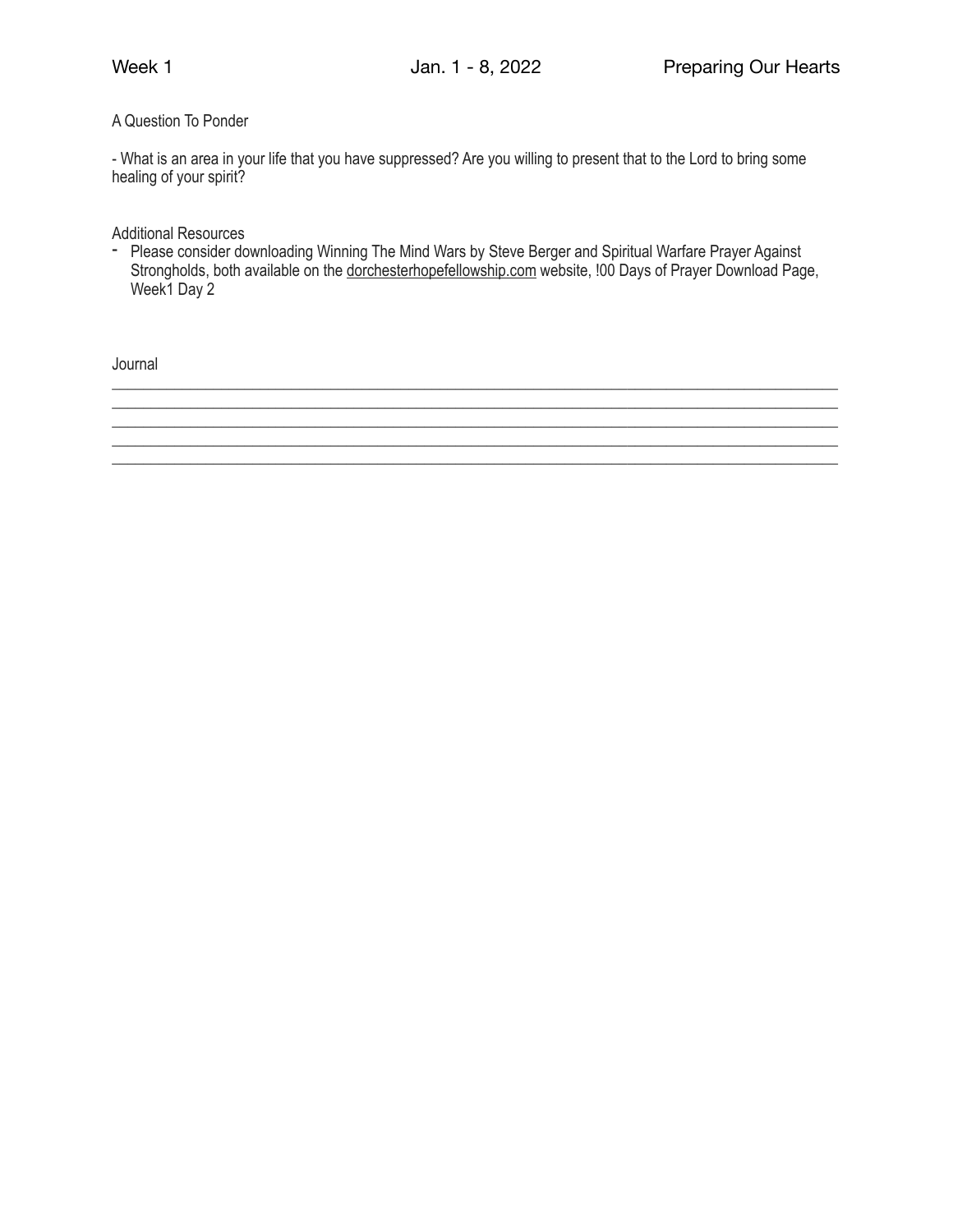# *Day 3 - Jan. 3, 2022*

Daily Theme - **Being Honest About My Sin**  Scripture - 1 John 1:5-10

As we ready ourselves to seek God's direction in our lives and in our church, we find ourselves today in a very uncomfortable place. It's vital that we take the time to repent of sin in our lives. If you skipped the reading of 1 John 1:5-10, stop everything and READ IT!

Sin is a politically incorrect word in our culture today but we need to remember that it's always going to be in God's vocabulary and we are accountable to Him. When we take the time to search our words, our attitudes, our actions, our thoughts and compare them to Scripture to see where we come up short, we are one step closer to living the life that God calls us to embrace. When we recognize sin in our lives and repent (ask forgiveness of God and turn away from it), we are opening the door for greater and clearer communication with Him.

Think about it for a moment. When someone has wronged you and doesn't seek to rectify it, your relationship suffers and it isn't as intimate as it could be. It's the same with God, when we put our sin on the back burner and don't deal with it, our relationship with God is distant.

We are called to 'walk in the light', which means seeing things the way God sees them and responding the way He does. As we seek repentance for the sin we harbour and hide, *we can fully enjoy experiencing Him*.

Themes to pray over

- Ask the Holy Spirit to reveal sin that hasn't been dealt with
- Ask the Lord for forgiveness for the attitudes and/or actions that are outside of His plan for us
- Ask the Holy Spirit to go ahead of any conversation that needs to occur with those you've wronged
- Ask for strength to *walk the path away from that sin*

## A prayer of repentance

Heavenly and Almighty God, I come before you humbled and sorrowful, aware of my sin, and ready to repent. Lord, forgive me for I have sinned before you. Wash away my sin, purify me and help me to turn from this sin. Lead me to walk in your way instead, leaving behind my old life and starting a new life in You. Amen.

A Question To Ponder

- Have you felt distant from God in the past? If so, was there a sin in your life that had to be dealt with? Was it ever dealt with?

\_\_\_\_\_\_\_\_\_\_\_\_\_\_\_\_\_\_\_\_\_\_\_\_\_\_\_\_\_\_\_\_\_\_\_\_\_\_\_\_\_\_\_\_\_\_\_\_\_\_\_\_\_\_\_\_\_\_\_\_\_\_\_\_\_\_\_\_\_\_\_\_\_\_\_\_\_\_\_\_\_\_\_\_\_\_\_\_\_\_\_\_\_ \_\_\_\_\_\_\_\_\_\_\_\_\_\_\_\_\_\_\_\_\_\_\_\_\_\_\_\_\_\_\_\_\_\_\_\_\_\_\_\_\_\_\_\_\_\_\_\_\_\_\_\_\_\_\_\_\_\_\_\_\_\_\_\_\_\_\_\_\_\_\_\_\_\_\_\_\_\_\_\_\_\_\_\_\_\_\_\_\_\_\_\_\_ \_\_\_\_\_\_\_\_\_\_\_\_\_\_\_\_\_\_\_\_\_\_\_\_\_\_\_\_\_\_\_\_\_\_\_\_\_\_\_\_\_\_\_\_\_\_\_\_\_\_\_\_\_\_\_\_\_\_\_\_\_\_\_\_\_\_\_\_\_\_\_\_\_\_\_\_\_\_\_\_\_\_\_\_\_\_\_\_\_\_\_\_\_ \_\_\_\_\_\_\_\_\_\_\_\_\_\_\_\_\_\_\_\_\_\_\_\_\_\_\_\_\_\_\_\_\_\_\_\_\_\_\_\_\_\_\_\_\_\_\_\_\_\_\_\_\_\_\_\_\_\_\_\_\_\_\_\_\_\_\_\_\_\_\_\_\_\_\_\_\_\_\_\_\_\_\_\_\_\_\_\_\_\_\_\_\_ \_\_\_\_\_\_\_\_\_\_\_\_\_\_\_\_\_\_\_\_\_\_\_\_\_\_\_\_\_\_\_\_\_\_\_\_\_\_\_\_\_\_\_\_\_\_\_\_\_\_\_\_\_\_\_\_\_\_\_\_\_\_\_\_\_\_\_\_\_\_\_\_\_\_\_\_\_\_\_\_\_\_\_\_\_\_\_\_\_\_\_\_\_

# Additional Resources

- Read Psalm 51
- Keith Green's song Create In Me A Clean Heart <https://www.youtube.com/watch?v=vD847UcRbL4>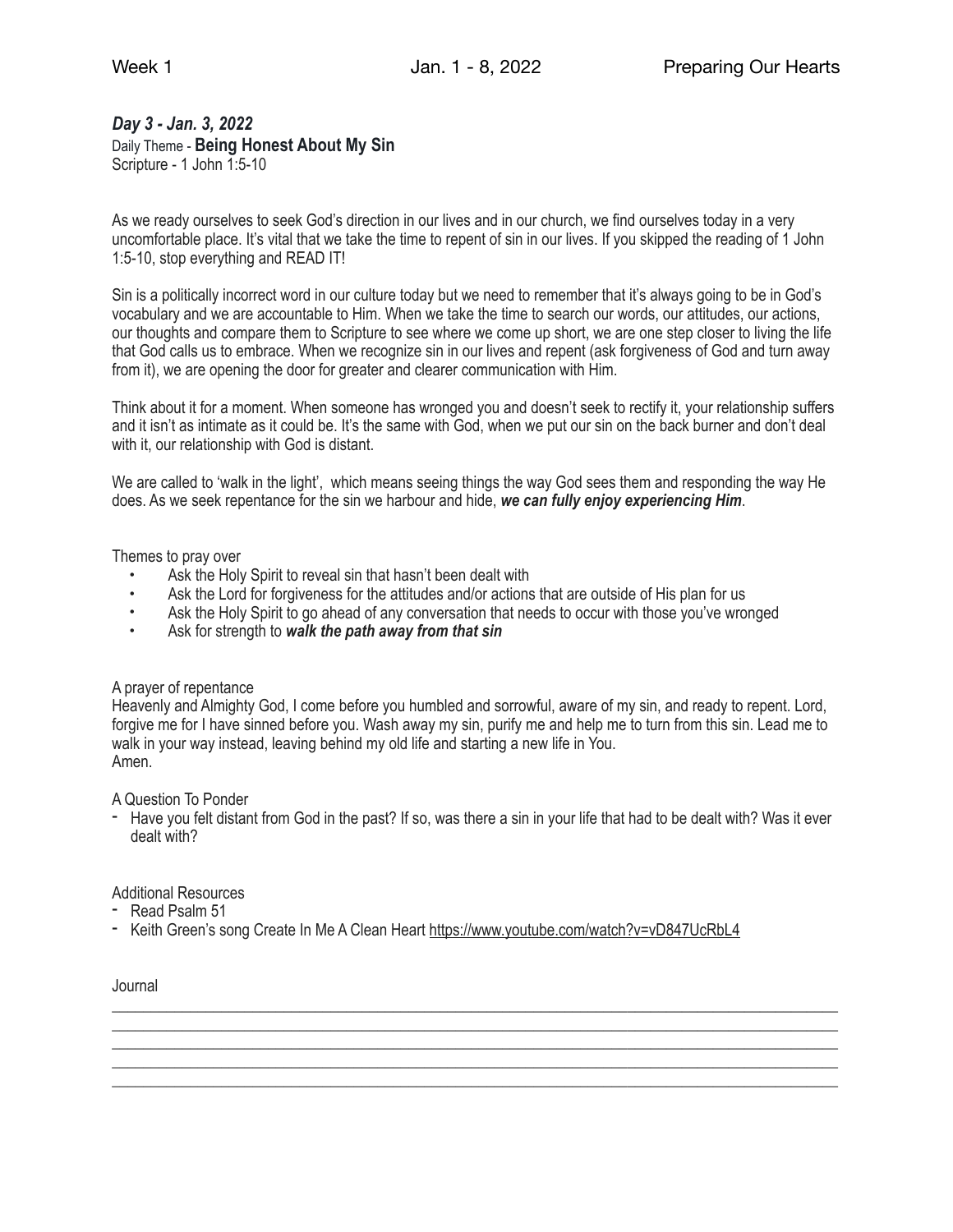## *Day 4 - Jan. 4, 2022*

## Daily Theme - **Am I Willing To Be Second In Command?**

Scripture - Joshua 5.13-15

Over the course of these 100 Days of Prayer, it will become even more obvious that you are not the top general. You may have always claimed that to others and possibly even to yourself, but your ego and actions may indicate the contrary.

One of the goals of this time, is each of us submitting to God in prayer by showing a dependence on Him. Our words and our heart will consistently submit to Him.

Joshua was a well-trained and seasoned warrior, whose shoulder was tapped to take the leadership of God's people after Moses died. Yet, that position and training did not guarantee success for Joshua. His primary task was to be faithful to the role of leading God's people and to spend time in the presence of the Lord. In the verses above, Joshua submitted to His Commander, the very same Commander for you and I have today. It's time for each of us to be reminded that we are second in command, just like Joshua.

The faithful leader in the Chinese Church, Watchman Nee, once wrote, "Not until we take the place of a servant can He take His place as Lord." These words are true for us today.

Themes to pray over

- A personal spirit of humility
- The practice of praying before a decision
- Asking God each day how you can serve Him

#### A Prayer of each of us today

Father God, please teach me how to honour You and respect Your leadership in my life. Enable me to be humble each day, as Your Son Jesus modelled. Remind me each day of the blessings I enjoy, for they come from Your hand. Lord, may I seek You and faithfully step down the path You lead, ready and willing to serve what brings You glory. Amen.

\_\_\_\_\_\_\_\_\_\_\_\_\_\_\_\_\_\_\_\_\_\_\_\_\_\_\_\_\_\_\_\_\_\_\_\_\_\_\_\_\_\_\_\_\_\_\_\_\_\_\_\_\_\_\_\_\_\_\_\_\_\_\_\_\_\_\_\_\_\_\_\_\_\_\_\_\_\_\_\_\_\_\_\_\_\_\_\_\_\_\_\_\_ \_\_\_\_\_\_\_\_\_\_\_\_\_\_\_\_\_\_\_\_\_\_\_\_\_\_\_\_\_\_\_\_\_\_\_\_\_\_\_\_\_\_\_\_\_\_\_\_\_\_\_\_\_\_\_\_\_\_\_\_\_\_\_\_\_\_\_\_\_\_\_\_\_\_\_\_\_\_\_\_\_\_\_\_\_\_\_\_\_\_\_\_\_ \_\_\_\_\_\_\_\_\_\_\_\_\_\_\_\_\_\_\_\_\_\_\_\_\_\_\_\_\_\_\_\_\_\_\_\_\_\_\_\_\_\_\_\_\_\_\_\_\_\_\_\_\_\_\_\_\_\_\_\_\_\_\_\_\_\_\_\_\_\_\_\_\_\_\_\_\_\_\_\_\_\_\_\_\_\_\_\_\_\_\_\_\_ \_\_\_\_\_\_\_\_\_\_\_\_\_\_\_\_\_\_\_\_\_\_\_\_\_\_\_\_\_\_\_\_\_\_\_\_\_\_\_\_\_\_\_\_\_\_\_\_\_\_\_\_\_\_\_\_\_\_\_\_\_\_\_\_\_\_\_\_\_\_\_\_\_\_\_\_\_\_\_\_\_\_\_\_\_\_\_\_\_\_\_\_\_ \_\_\_\_\_\_\_\_\_\_\_\_\_\_\_\_\_\_\_\_\_\_\_\_\_\_\_\_\_\_\_\_\_\_\_\_\_\_\_\_\_\_\_\_\_\_\_\_\_\_\_\_\_\_\_\_\_\_\_\_\_\_\_\_\_\_\_\_\_\_\_\_\_\_\_\_\_\_\_\_\_\_\_\_\_\_\_\_\_\_\_\_\_

A Question to Ponder

- What area of leadership in your life have you been hesitant to hand over to God? Why is that?

Additional Resources

- I Will Follow by Chris Tomlin <https://www.youtube.com/watch?v=1ohvhmGSfxI>
- The Book *God's Wil*l by J.I. Packer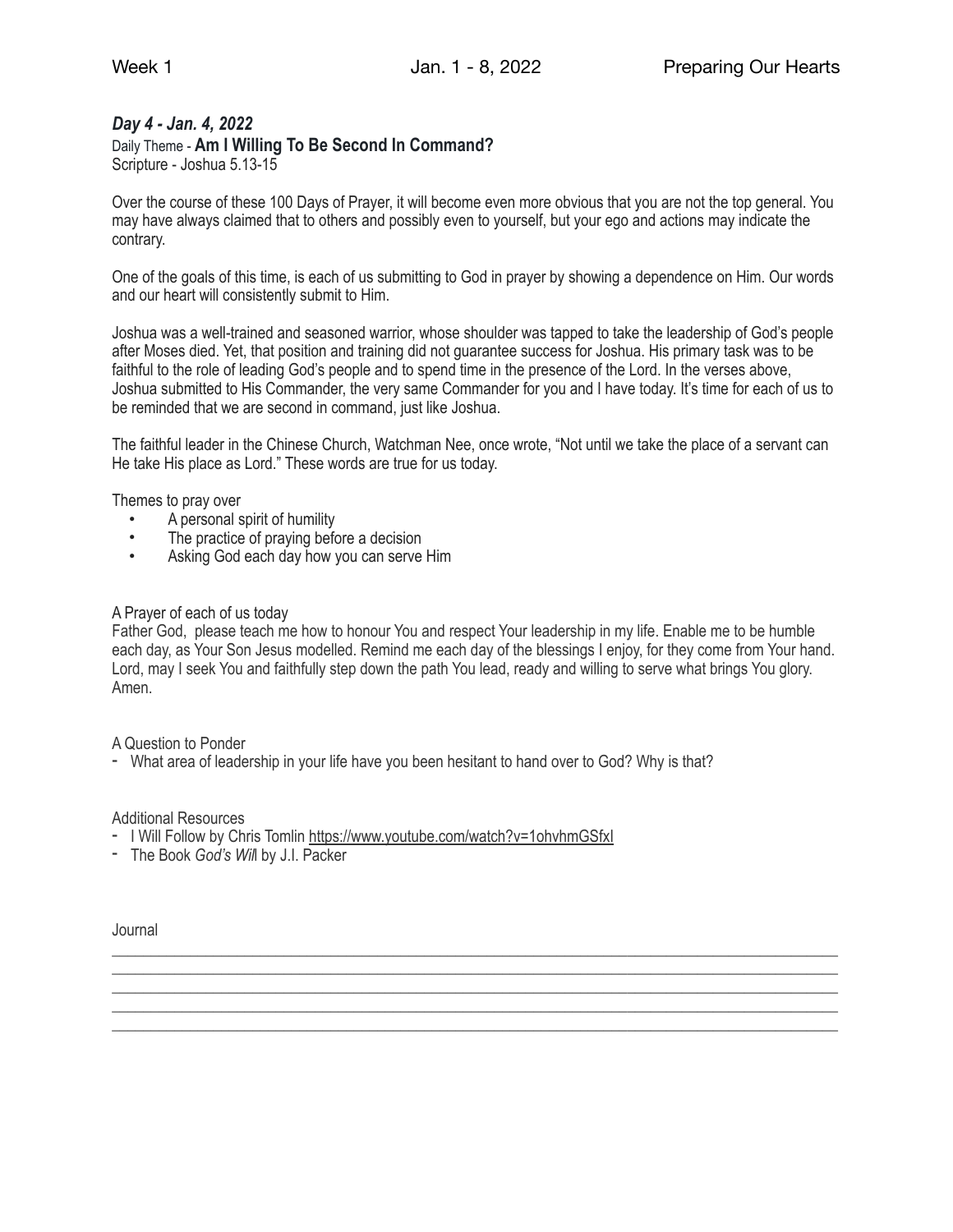# *Day 5 - Jan. 5, 2022*

*Theme - Arming with belt of truth and breastplate of righteousness* 

Scripture - Ephesians 6.10-20 (Specifically verse 14 today)

Make no mistake, as a church family we are entering into a spiritual battle as we seek the Lord and we need to prepare for this. Satan will throw at us whatever he can to confuse, discourage, divide and hinder us from hearing the Lord. Thankfully, Scripture give us the order of arming ourselves for this battle, it's found in Ephesians 6.

**The belt of truth.** Roman soldiers wore short skirts (think Scottish kilts). Over that, a cloak was secured at the waist with a girdle. When they were about to enter battle they would tuck the tunic up under the girdle, so as to leave their legs free, ready to fight. Girding the loins was always a symbol of readiness to fight. That is why this is first, you can't do battle until you first gird up the loins with truth. That truth, is asking God to remind you that you have a relationship with the source of all truth, Jesus Christ. Carry that into battle.

**The breastplate of righteousness** protects your emotional state. Satan will try to discourage us by attacking our insecurities, trying to impress upon us a lack of worth. The breastplate of righteousness is a reminder that because of Jesus Christ, we have a right standing with God the Father. We have that assurance of our salvation and His control in our lives. Remember, Jesus paid a price for you, let that truth supersede any lie that Satan will hurl toward you in an attempt to bring discouragement.

Remember during these 100 Days, and beyond, that you have experienced the source of Truth in Jesus Christ and rest assured, you are a member of the family of God. Don't let discouragement and insecurity overwhelm those facts.

Themes to pray over

- A thankfulness that my eyes were opened to my need for Jesus
- Continue to reveal the Truth of Scripture to me during these 100 Days
- May my identify in Christ be strengthened during these 100 Days
- May a spiritual protection surround my church family

## A prayer to the Lord.

Loving Father, thank You for the many provisions You have made for my protection against the evil enemy that seeks to defeat and destroy my trust in You. Teach me Your Word so that I may be effective in my life-walk with You, and my witness to others, in Jesus name I pray, AMEN.

\_\_\_\_\_\_\_\_\_\_\_\_\_\_\_\_\_\_\_\_\_\_\_\_\_\_\_\_\_\_\_\_\_\_\_\_\_\_\_\_\_\_\_\_\_\_\_\_\_\_\_\_\_\_\_\_\_\_\_\_\_\_\_\_\_\_\_\_\_\_\_\_\_\_\_\_\_\_\_\_\_\_\_\_\_\_\_\_\_\_\_\_\_ \_\_\_\_\_\_\_\_\_\_\_\_\_\_\_\_\_\_\_\_\_\_\_\_\_\_\_\_\_\_\_\_\_\_\_\_\_\_\_\_\_\_\_\_\_\_\_\_\_\_\_\_\_\_\_\_\_\_\_\_\_\_\_\_\_\_\_\_\_\_\_\_\_\_\_\_\_\_\_\_\_\_\_\_\_\_\_\_\_\_\_\_\_ \_\_\_\_\_\_\_\_\_\_\_\_\_\_\_\_\_\_\_\_\_\_\_\_\_\_\_\_\_\_\_\_\_\_\_\_\_\_\_\_\_\_\_\_\_\_\_\_\_\_\_\_\_\_\_\_\_\_\_\_\_\_\_\_\_\_\_\_\_\_\_\_\_\_\_\_\_\_\_\_\_\_\_\_\_\_\_\_\_\_\_\_\_ \_\_\_\_\_\_\_\_\_\_\_\_\_\_\_\_\_\_\_\_\_\_\_\_\_\_\_\_\_\_\_\_\_\_\_\_\_\_\_\_\_\_\_\_\_\_\_\_\_\_\_\_\_\_\_\_\_\_\_\_\_\_\_\_\_\_\_\_\_\_\_\_\_\_\_\_\_\_\_\_\_\_\_\_\_\_\_\_\_\_\_\_\_ \_\_\_\_\_\_\_\_\_\_\_\_\_\_\_\_\_\_\_\_\_\_\_\_\_\_\_\_\_\_\_\_\_\_\_\_\_\_\_\_\_\_\_\_\_\_\_\_\_\_\_\_\_\_\_\_\_\_\_\_\_\_\_\_\_\_\_\_\_\_\_\_\_\_\_\_\_\_\_\_\_\_\_\_\_\_\_\_\_\_\_\_\_

A Question To Ponder

- What lie has Satan used to try to discourage you in the past?

## Additional Resources

- Song Whom Shall I Fear by Chris Tomlin<https://www.youtube.com/watch?v=q24z4XcJxnM>
- Who I Am In Christ <https://www.ficm.org/about-us/who-i-am-in-christ/>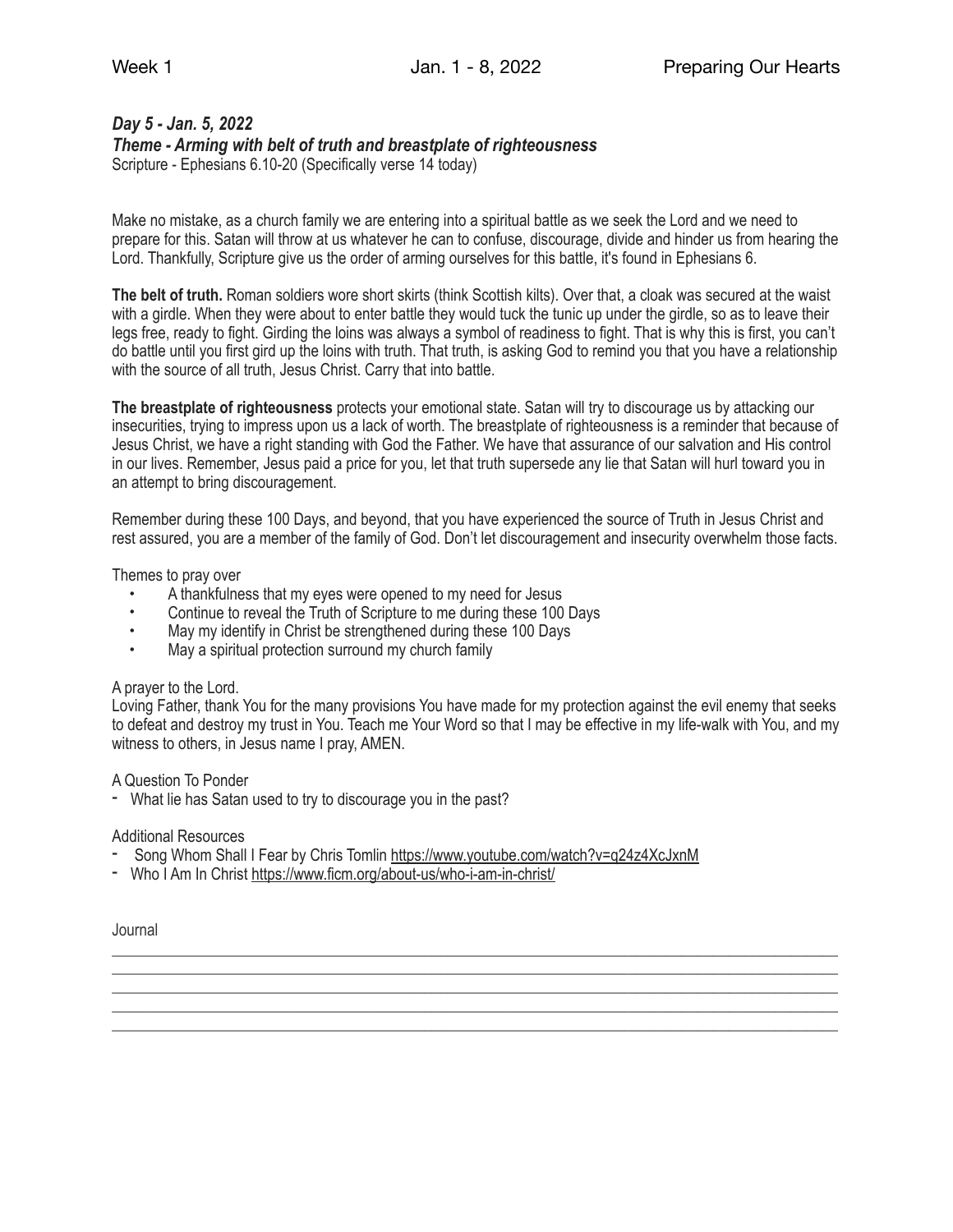# *Day 6 - Jan. 6, 2022*

*Theme - Ready To Move*  Scripture - Ephesians 6.10-20 (Specifically verse 15)

Many activities require unique a type of shoes. Take up tap-dancing, you'll need some tap shoes to step to the beat. Start running and you'll need quality footwear to prevent injury. If you are in an environment where something heavy will crush your toes, then steel toe boots or shoes are the gear for you.

This 100 Day of Prayer journey requires the readiness of our feet and the Apostle Paul addresses that in Ephesians 6. The shoes of the day were the sandals that everyone wore but as we find ourselves reading about armour, the sandals of the Roman soldiers would surely come to mind.

A soldier's sandals were much like what the common Joe or Josephine would wear, except there would be spikes attached to the sole, so the soldier could gain traction in whatever fighting condition he found himself in.

As we 'armour up' for these 100 Days, know that you are going to need traction during this time because Satan isn't pleased with us seeking God as a corporate unit.

Be ready and when the attack comes, rest in the gospel of peace. When someone you know is slipping in the battles of life, step in with the traction of the gospel of peace. Tell them of the hope you have as a Christ-follower and invite them to share that same hope in the gospel.

Prayer themes today.

- ⁃ Thank God for your salvation
- ⁃ Pray for the ability to remember your hope in difficult times
- Pray that God would have His Truth go forth, regardless of the situation
- ⁃ Ask God for boldness to speak His hope into the lives of others

A prayer to be ready to move

Lord God, my hope and future are in You and I celebrate the Good News of Jesus in my life. As I walk through valleys of discouragement, please keep my eyes focused on You. When my loved ones experience hopelessness, give me opportunity to speak encouragement and truth into their lives. May Your Holy Spirit provide the traction I need to press on for You. Amen

\_\_\_\_\_\_\_\_\_\_\_\_\_\_\_\_\_\_\_\_\_\_\_\_\_\_\_\_\_\_\_\_\_\_\_\_\_\_\_\_\_\_\_\_\_\_\_\_\_\_\_\_\_\_\_\_\_\_\_\_\_\_\_\_\_\_\_\_\_\_\_\_\_\_\_\_\_\_\_\_\_\_\_\_\_\_\_\_\_\_\_\_\_ \_\_\_\_\_\_\_\_\_\_\_\_\_\_\_\_\_\_\_\_\_\_\_\_\_\_\_\_\_\_\_\_\_\_\_\_\_\_\_\_\_\_\_\_\_\_\_\_\_\_\_\_\_\_\_\_\_\_\_\_\_\_\_\_\_\_\_\_\_\_\_\_\_\_\_\_\_\_\_\_\_\_\_\_\_\_\_\_\_\_\_\_\_ \_\_\_\_\_\_\_\_\_\_\_\_\_\_\_\_\_\_\_\_\_\_\_\_\_\_\_\_\_\_\_\_\_\_\_\_\_\_\_\_\_\_\_\_\_\_\_\_\_\_\_\_\_\_\_\_\_\_\_\_\_\_\_\_\_\_\_\_\_\_\_\_\_\_\_\_\_\_\_\_\_\_\_\_\_\_\_\_\_\_\_\_\_ \_\_\_\_\_\_\_\_\_\_\_\_\_\_\_\_\_\_\_\_\_\_\_\_\_\_\_\_\_\_\_\_\_\_\_\_\_\_\_\_\_\_\_\_\_\_\_\_\_\_\_\_\_\_\_\_\_\_\_\_\_\_\_\_\_\_\_\_\_\_\_\_\_\_\_\_\_\_\_\_\_\_\_\_\_\_\_\_\_\_\_\_\_ \_\_\_\_\_\_\_\_\_\_\_\_\_\_\_\_\_\_\_\_\_\_\_\_\_\_\_\_\_\_\_\_\_\_\_\_\_\_\_\_\_\_\_\_\_\_\_\_\_\_\_\_\_\_\_\_\_\_\_\_\_\_\_\_\_\_\_\_\_\_\_\_\_\_\_\_\_\_\_\_\_\_\_\_\_\_\_\_\_\_\_\_\_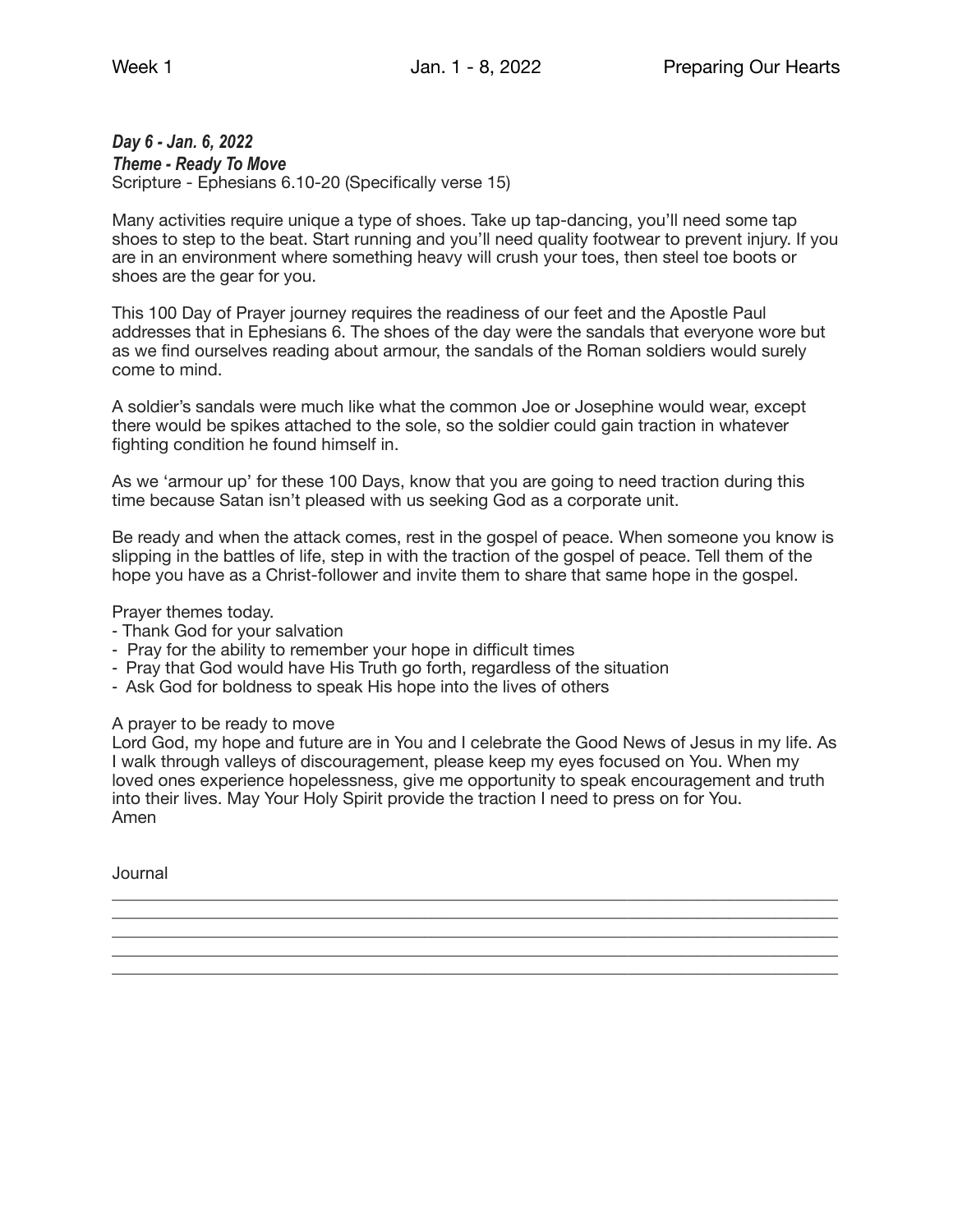# *Day 7 - Jan. 7, 2022 Daily Theme - The Shield of Faith*

Scripture - Ephesians 6.10-20 (Specifically verse 16)

A common occurrence in my life as a 6'3", 220 lb. man, is to have toddlers duck behind their parent when they see me coming. I can't blame them. After all, they're tiny and they don't know this guy walking toward them, so they hide in the shadows of those they trust. They grab onto the clothing of mom or dad, using that parent as a shield, peeking out at me to see what will happen. I admit, I could probably be warmer towards them, to help alleviate their uncertainty.

As we launch into this 100 Days of Prayer and prepare ourselves, the Apostle Paul tells us in Ephesians 6:16 to raise up the shield of faith. As the toddler puts mom or dad between themselves and a potential threat, we as Christfollowers are to raise that shield of faith when the arrows of Satan fly toward us.

A Roman soldier had 2 shields; one small and round for close combat, the second shield was a wall made of wood, covered by leather and strapped with steel. It measured 2.5x4 feet and a row of soldiers would each have one and form a barrier to hide behind as the enemies arrows rained down them.

The shield of faith for Christ-followers involves us looking at the situations we are facing and looking at the promises of God. We then choose to trust in those promises during the battle, as the arrows are fired on us. John Calvin pointed out 'that faith by definition looks away from oneself and to God alone for help.' During the mountaintop experiences in life, we need to internalize the promises of God, which ready us for the valleys of attack we will walk through.

Themes to pray

- Pray that you will be on guard for when attack comes
- Pray that you will grow in faith of the promises of God
- Pray that you will have strength to help form a wall of protection with your community of faith<br>• Thank God that He already knows the battles you will face today even if you can't see them
- Thank God that He already knows the battles you will face today, even if you can't see them coming

## A prayer for us today

Hello Lord. Thank you for assuring me of victory today, if I will but follow Your plan. Today, I take up the **shield of**  faith. My faith is in You and You alone. Apart from You, I can do nothing. With You, I can do all things. No temptation that comes my way can penetrate Your protecting hand. I will not be afraid, for You are going with me throughout this day. When I am tempted, I will claim my victory out loud ahead of time. There are fiery darts headed my way even now as I pray. Lord, You already know what they are and have already provided the way of escape. Thank you Lord.

\_\_\_\_\_\_\_\_\_\_\_\_\_\_\_\_\_\_\_\_\_\_\_\_\_\_\_\_\_\_\_\_\_\_\_\_\_\_\_\_\_\_\_\_\_\_\_\_\_\_\_\_\_\_\_\_\_\_\_\_\_\_\_\_\_\_\_\_\_\_\_\_\_\_\_\_\_\_\_\_\_\_\_\_\_\_\_\_\_\_\_\_\_ \_\_\_\_\_\_\_\_\_\_\_\_\_\_\_\_\_\_\_\_\_\_\_\_\_\_\_\_\_\_\_\_\_\_\_\_\_\_\_\_\_\_\_\_\_\_\_\_\_\_\_\_\_\_\_\_\_\_\_\_\_\_\_\_\_\_\_\_\_\_\_\_\_\_\_\_\_\_\_\_\_\_\_\_\_\_\_\_\_\_\_\_\_ \_\_\_\_\_\_\_\_\_\_\_\_\_\_\_\_\_\_\_\_\_\_\_\_\_\_\_\_\_\_\_\_\_\_\_\_\_\_\_\_\_\_\_\_\_\_\_\_\_\_\_\_\_\_\_\_\_\_\_\_\_\_\_\_\_\_\_\_\_\_\_\_\_\_\_\_\_\_\_\_\_\_\_\_\_\_\_\_\_\_\_\_\_ \_\_\_\_\_\_\_\_\_\_\_\_\_\_\_\_\_\_\_\_\_\_\_\_\_\_\_\_\_\_\_\_\_\_\_\_\_\_\_\_\_\_\_\_\_\_\_\_\_\_\_\_\_\_\_\_\_\_\_\_\_\_\_\_\_\_\_\_\_\_\_\_\_\_\_\_\_\_\_\_\_\_\_\_\_\_\_\_\_\_\_\_\_ \_\_\_\_\_\_\_\_\_\_\_\_\_\_\_\_\_\_\_\_\_\_\_\_\_\_\_\_\_\_\_\_\_\_\_\_\_\_\_\_\_\_\_\_\_\_\_\_\_\_\_\_\_\_\_\_\_\_\_\_\_\_\_\_\_\_\_\_\_\_\_\_\_\_\_\_\_\_\_\_\_\_\_\_\_\_\_\_\_\_\_\_\_

Amen

A Question To Ponder

- When has your faith proved to shield you from the attack of Satan?

## Additional Resources

- How To Pray Through The Armour of God Podcast <https://proverbs31.org/listen/podcast/full-podcast/2020/05/19/how-to-prayer-through-the-armor-of-god>